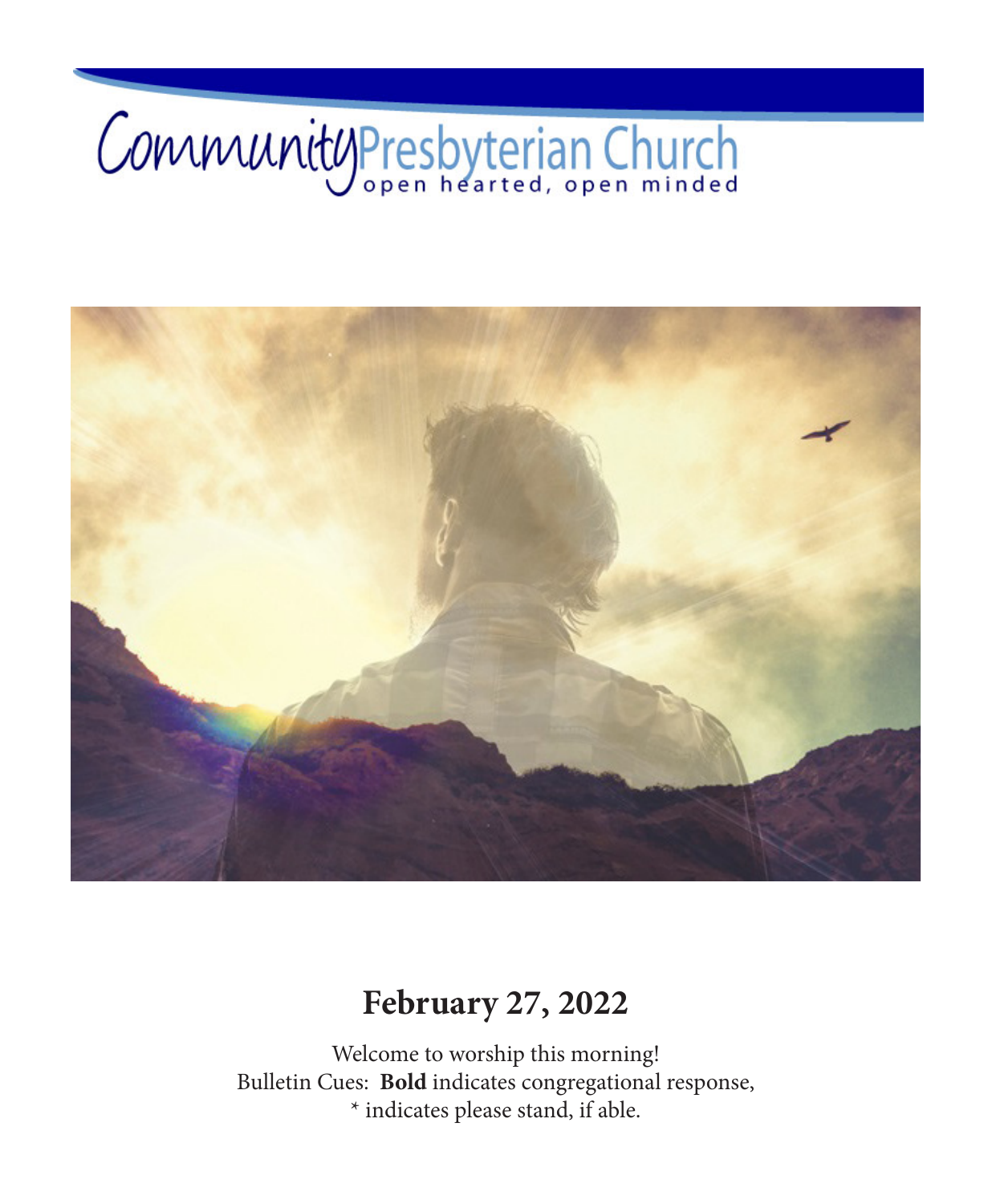# **GATHERING AROUND THE WORD OF GOD**

# WELCOME AND ANNOUNCEMENTS

PRELUDE

\*CALL TO WORSHIP *based on Psalm 99*

The Holy One Reigns! Let the people tremble!

**The Holy One is great! Holy is God!**

Praise the Holy One our God, and worship at God's holy mountain.

# **For the Holy One our God is holy.**

Mighty Ruler, lover of justice, you have established equity.

**You have brought forth righteousness and justice.**

You led your people and spoke to them in the pillar of cloud.

# **Alleluia! God of love, lead us by your light,**

# **transform us by your grace, that we may truly follow Christ. Alleluia!**

OPENING HYMN GTG 666 O Splendor of God's Glory Bright *vs. 1, 2, & 3*



Printed with Permission CCLI #2748883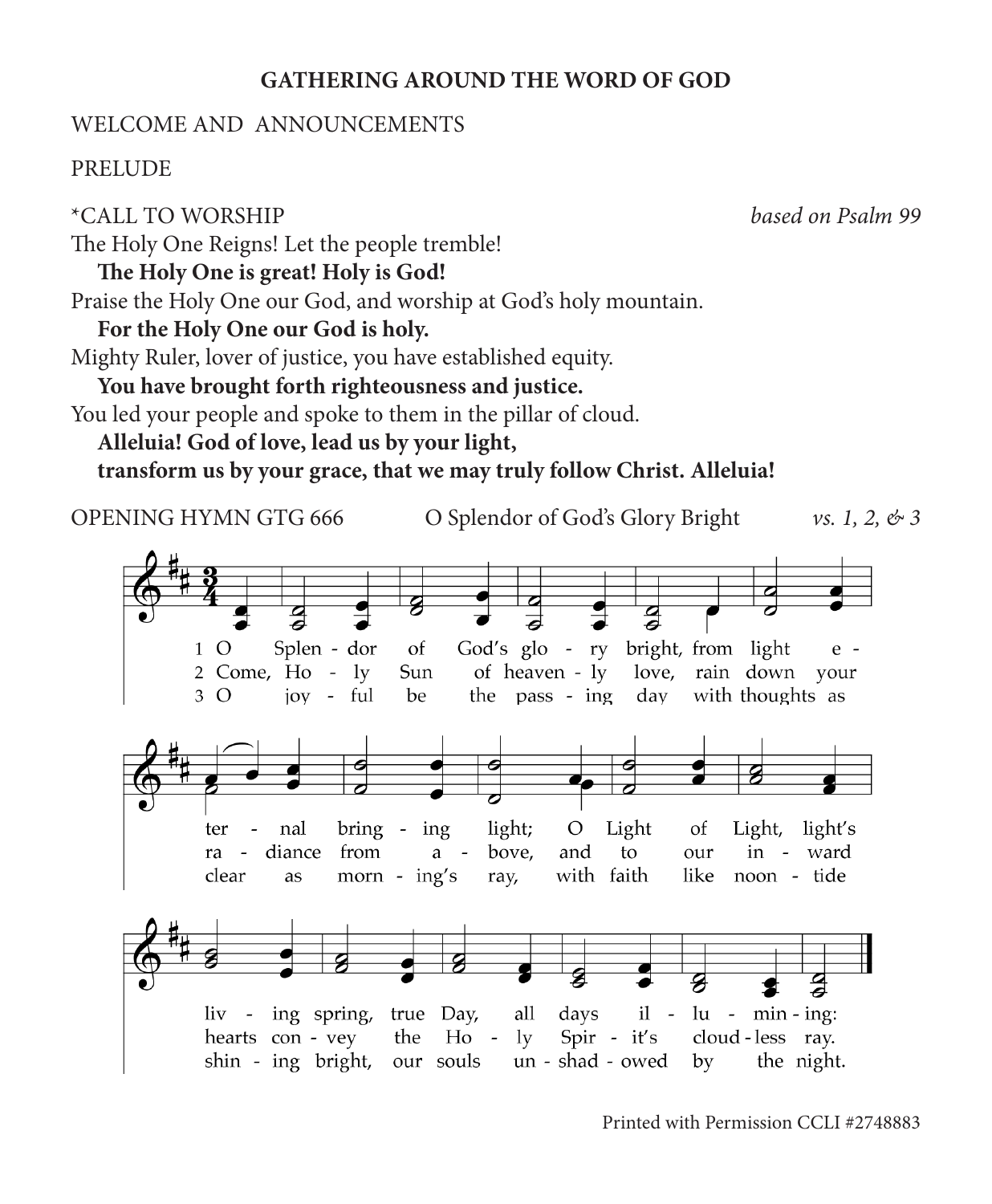# CONFESSION AND AFFIRMATION

Let us open our hearts to God.

**God, for the ways in which your light shines in us, we give you thanks.** *Silent prayer*

**For the ways in which we hide that light, we ask forgiveness and healing.** *Silent prayer*

**God of grace, we give thanks that you forgive our sin entirely, and lead us from darkness to light, from death to life, in the grace of your Christ Jesus. Amen.**

# **LISTENING FOR GOD'S WORD**

# PRAYER FOR ILLUMINATION

Light of Christ, shine on us. May we behold your beauty, trust your grace, and listen for your voice. Light of Christ, shine in us, that we may be radiant with your love, in this moment and to eternal life. **Amen**.

# SCRIPTURE READING Exodus 34:29-35

Moses came down from Mount Sinai. As he came down from the mountain with the two tablets of the covenant in his hand, Moses did not know that the skin of his face shone because he had been talking with God. When Aaron and all the Israelites saw Moses, the skin of his face was shining, and they were afraid to come near him. But Moses called to them; and Aaron and all the leaders of the congregation returned to him, and Moses spoke with them. Afterward all the Israelites came near, and he gave them in commandment all that the Lord had spoken with him on Mount Sinai. When Moses had finished speaking with them, he put a veil on his face; but whenever Moses went in before the Lord to speak with him, he would take the veil off, until he came out; and when he came out, and told the Israelites what he had been commanded, the Israelites would see the face of Moses, that the skin of his face was shining; and Moses would put the veil on his face again, until he went in to speak with him.

# SCRIPTURE READING 2 Corinthians 3:17-4:1, 4:5-6

Now the Lord is the Spirit, and where the Spirit of the Lord is, there is freedom. And all of us, with unveiled faces, seeing the glory of the Lord as though reflected in a mirror, are being transformed into the same image from one degree of glory to another; for this comes from the Lord, the Spirit…. For we do not proclaim ourselves; we proclaim Jesus Christ as Lord and ourselves as your slaves for Jesus' sake. For it is the God who said, "Let light shine out of darkness," who has shone in our hearts to give the light of the knowledge of the glory of God in the face of Jesus Christ.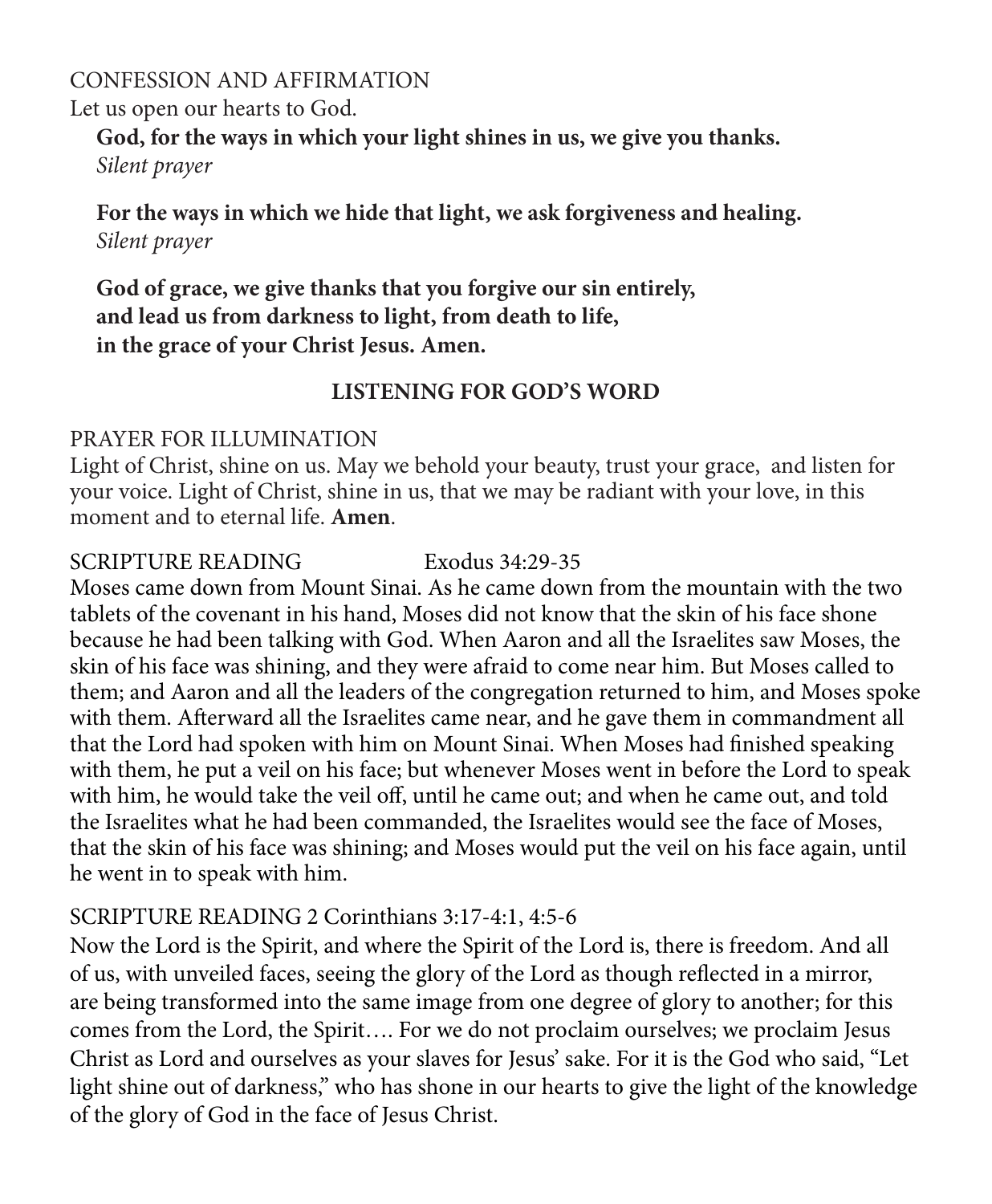# SPECIAL MUSIC *Lord, I Know I Been Changed* CPC Choir Traditional Spiritual, arr. by Larry Shackley

# GOSPEL READING Luke 9:18-36

Jesus began to warn his disciples of his impending arrest, persecution, and death. Then he said to them, "If any want to become my followers, let them deny themselves and take up their cross daily and follow me. For those who want to save their life will lose it, and those who lose their life for my sake will save it. What does it profit them if they gain the whole world, but lose or forfeit themselves? Those who are ashamed of me and of my words, of them the Son of Man will be ashamed when he comes in his glory and the glory of the Father and of the holy angels. But truly I tell you, there are some standing here who will not taste death before they see the kingdom of God."

Now about eight days after these sayings Jesus took with him Peter and John and James, and went up on the mountain to pray. And while he was praying, the appearance of his face changed, and his clothes became dazzling white. Suddenly they saw two men, Moses and Elijah, talking to him. They appeared in glory and were speaking of his departure, which he was about to accomplish at Jerusalem. Now Peter and his companions were weighed down with sleep; but since they had stayed awake, they saw his glory and the two men who stood with him. Just as they were leaving him, Peter said to Jesus, "Master, it is good for us to be here; let us make three dwellings, one for you, one for Moses, and one for Elijah" —not knowing what he said. While he was saying this, a cloud came and overshadowed them; and they were terrified as they entered the cloud. Then from the cloud came a voice that said, "This is my Son, my Chosen; listen to him!" When the voice had spoken, Jesus was found alone. And they kept silent and in those days told no one any of the things they had seen.

Holy Wisdom, Holy Word. **Thanks be to God.**

SERMON *Changed* Pastor Jan

# **RESPONDING TO GOD'S GRACE**

\*HYMN OF THE DAY Christ on the Mountain HeightTune: *Fairest Lord Jesus* **Christ on the mountain height, radiant with God's delight, shining with love and mercy bright, from fear and death released, we come in thanks to feast upon your resurrection's light.**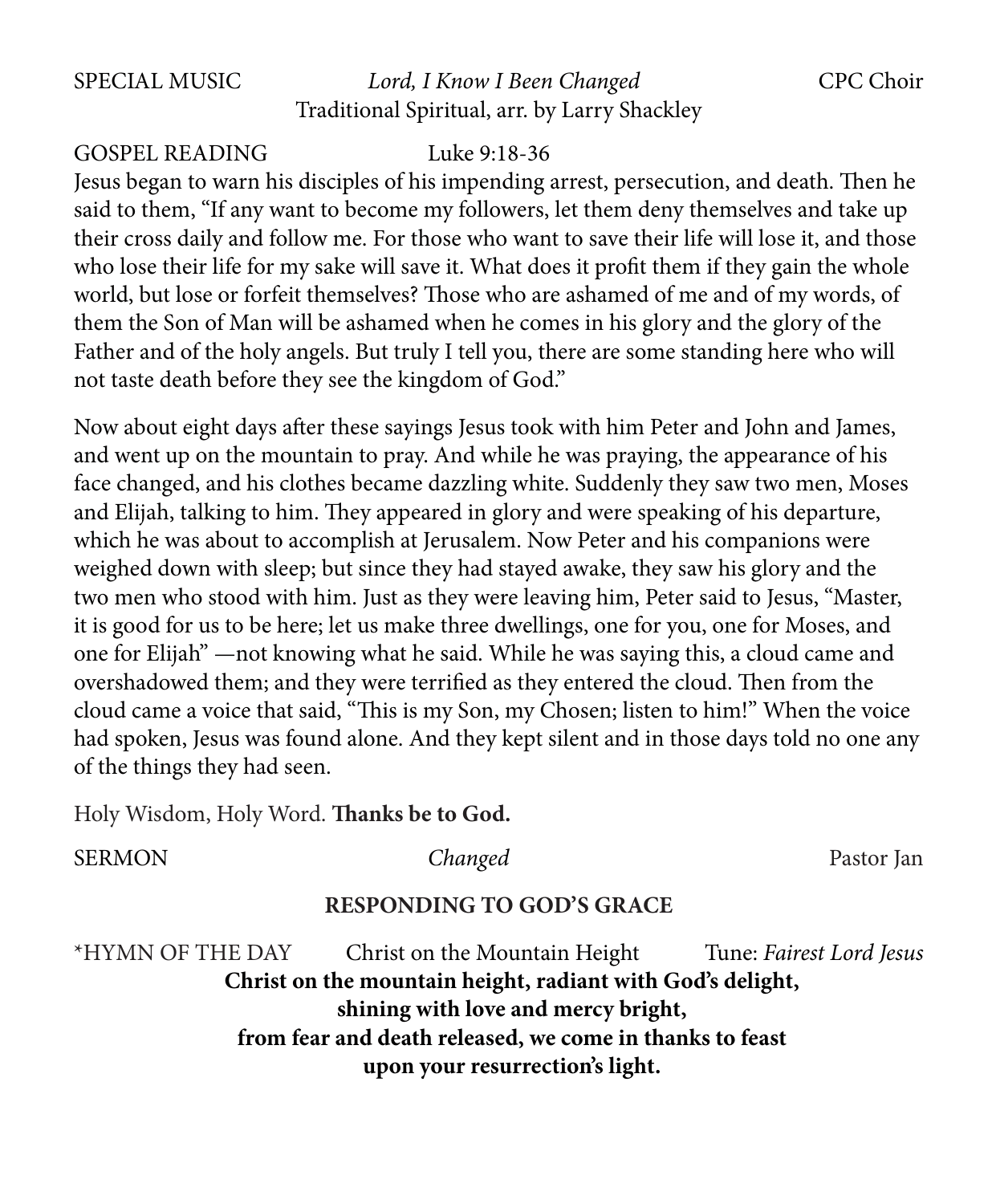**Jesus, Beloved One, bright as Easter's rising sun, called to listen and follow you, fearless of pain or loss, help us to bear your cross with love's pure light in all we do.**

**Savior and dearest friend, Law and Prophet's fullest end, strengthened by love, by the Spirit drawn, feed us with courage, Lord. Help us to live your Word and trust in Easter's promised dawn.**

# **SERVICE OF ORDINATION OF DEACONS AND INSTALLATION OF ELDERS AND DEACONS**

There are varieties of gifts, but it is the same Spirit who gives them.

**There are different ways of serving God, but it is the same Lord who is served.**  God works through each person in a unique way, but it is God's purpose that is accomplished.

**To each is given the gift of the Spirit to be used for the common good.** Together we are the body of Christ, and individually members of it.

Statement on Ordination and Installation

Reaffirmation of the Baptismal Covenant

**Renunciations** 

Profession of Faith

With the whole church, let us confess our faith. Do you believe in God the Father? **I believe in God, the Father almighty, creator of heaven and earth.**

Do you believe in Jesus Christ, the Son of God? **I believe in Jesus Christ, God's only Son, our Lord who was conceived by the Holy Spirit, born of the Virgin Mary, suffered under Pontius Pilate, was crucified, died, and was buried; he descended to the dead. On the third day he rose again; he ascended into heaven, he is seated at the right hand of the Father, and he will come to judge the living and the dead.**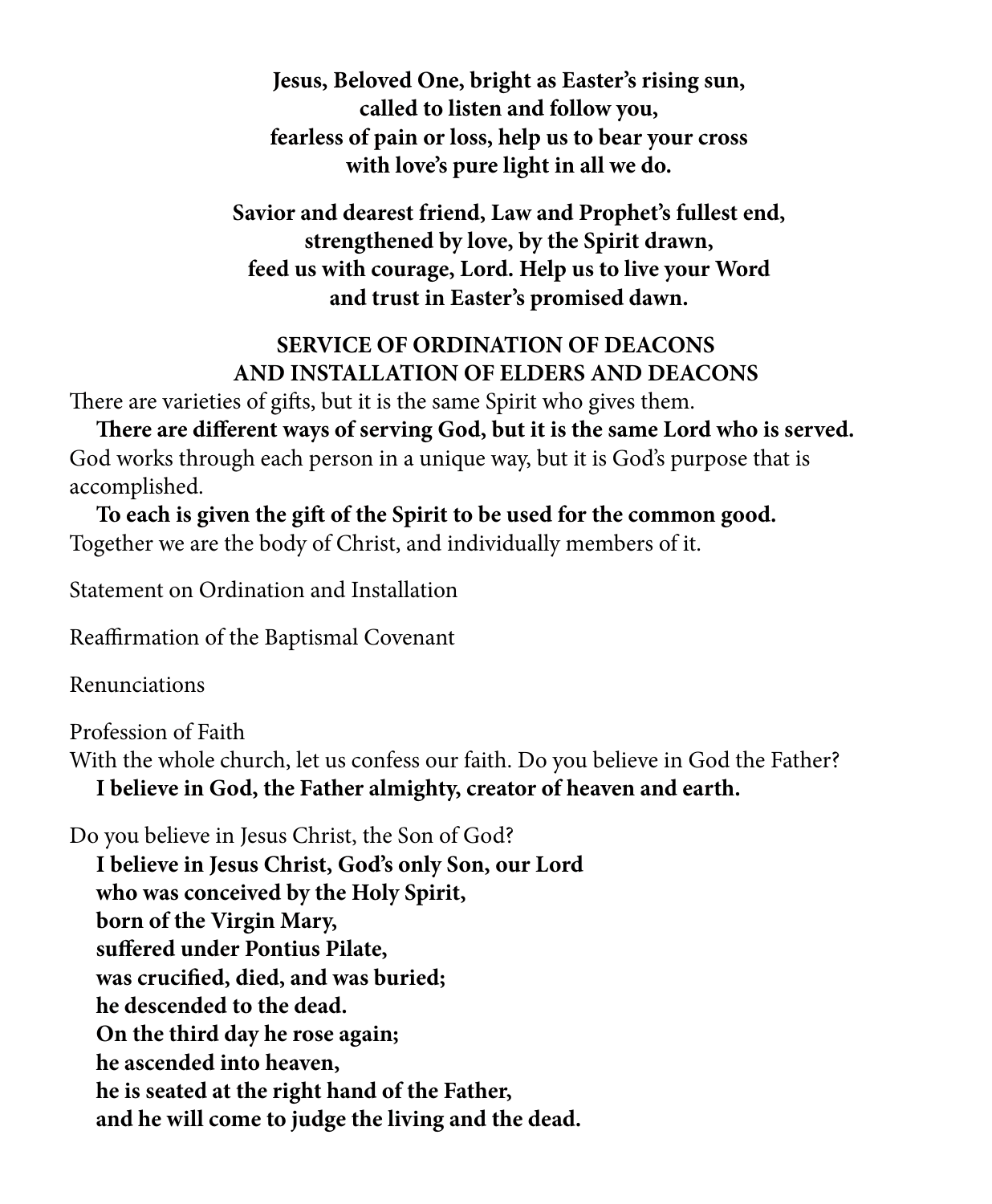Do you believe in God the Holy Spirit? **I believe in the Holy Spirit, the holy catholic church, the communion of saints, the forgiveness of sins, the resurrection of the body, and the life everlasting. Amen.** 

# Thanksgiving for Baptism

Let us pray: We rejoice that you claimed us in our baptism, and that by your grace we are born anew. By your Holy Spirit renew us, that we may be empowered to do your will and continue forever in the risen life of Christ, to whom, with you and the Holy Spirit, be all glory and honor, now and forever. Amen.

Remember your baptism, and be thankful. In the name of the Father, and of the Son, and of the Holy Spirit.

Constitutional Questions for Officers

# Laying on of Hands with prayer

**Gracious God, pour out your Holy Spirit upon your servants, whom you called through baptism as your own, and marked as your own. Grant them the same mind that was in Christ Jesus. Give them a spirit of truthfulness that they may show the compassion of Christ in the actions of daily living, and rightly govern your people.** 

**Give them the gifts of your Holy Spirit, to build up the church, to strengthen the common life of your people, and to lead with compassion and vision. In the walk of faith, and for the work of ministry, give to your servants gladness and strength, discipline and hope, humility, humor, courage, and an abiding sense of your presence.** 

Gracious God, pour out your Spirit of power and truth upon the whole church that we may be for you a holy people, baptized to serve you in the world. Sustain this congregation in ministry. Ground us in the gospel, secure our hope in Christ, strengthen our service to the outcast and increase our love for one another. Show us the transforming power of your grace in our life together, that we may be servants of the gospel, offering a compelling witness in the world to the good news of Christ Jesus our Lord.

Declaration of Ordination and Installation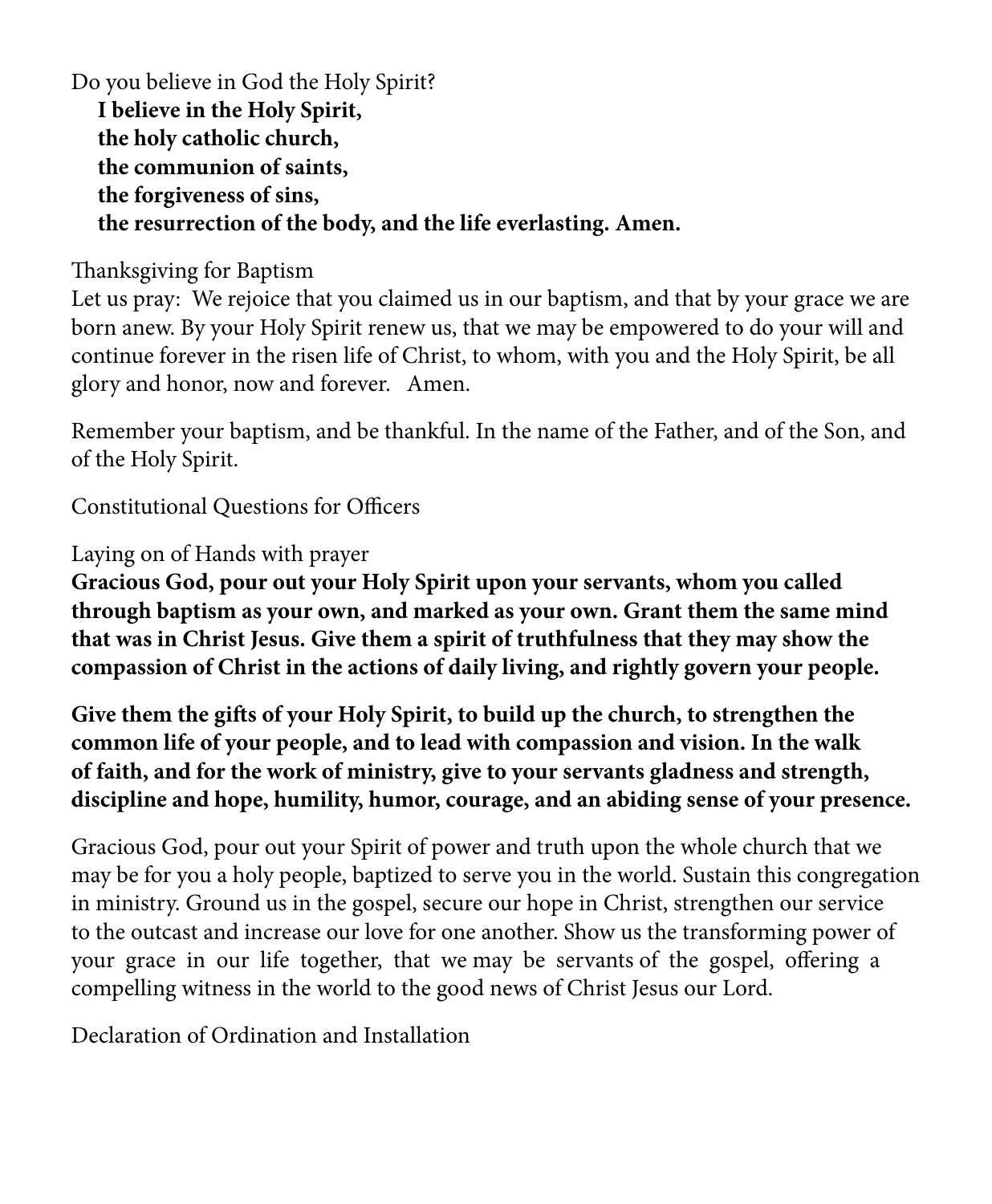# JOYS AND CONCERNS/PRAYERS OF THE PEOPLE

God, our Savior,

# **hear our prayer.**

# LORD'S PRAYER

**Heart of heavenly Love, hallowed be your name.**

**your harmony come, your will be done, on earth as it is in heaven.**

**Give us this day our daily bread;**

**and forgive us our debts, as we forgive our debtors;**

**and let us not be led into temptation, but deliver us from evil.**

**For the peace, the potential, and the praise are yours, now and forever. Amen**

# **SENDING INTO THE WORLD TO LOVE AND SERVE**

\*CLOSING HYMN GTG 648 Thankful Hearts and Voices Raise

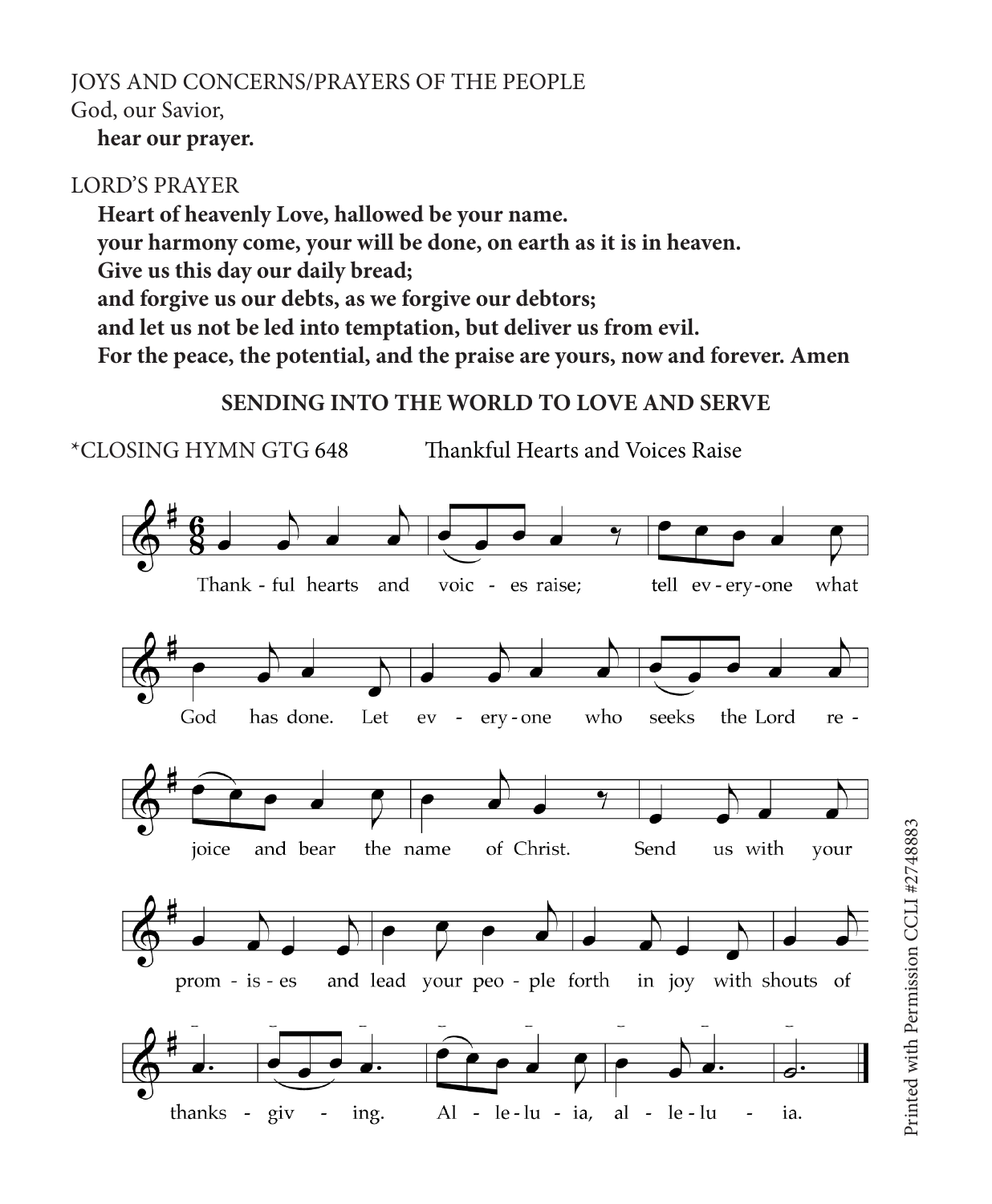\*CHARGE AND BLESSING You are being sent: To catch people with Good News. To lure them with Love. You are blessed. You are loved. Your roots are firmly planted in the Water of Life, in the stream that never runs dry. Shower the world with Love and watch as the Beloved Garden blossoms.

Go in peace, and walk wet, always. **Thanks be to God!**

POSTLUDE

| т                       | C | Е       | P | s | Α | н | G |   |   | <b>PETER</b><br><b>PRAY</b><br><b>MOSES</b><br><b>SLEEP</b> | <b>JOHN</b><br><b>ASPECT</b><br><b>ELIJAH</b><br><b>TENTS</b> | <b>JAMES</b><br><b>FACE</b><br><b>GLORY</b><br><b>VOICE</b> | <b>MOUNTAIN</b><br><b>BRILLIANT</b><br><b>LIGHTNING</b><br><b>LISTEN</b> |
|-------------------------|---|---------|---|---|---|---|---|---|---|-------------------------------------------------------------|---------------------------------------------------------------|-------------------------------------------------------------|--------------------------------------------------------------------------|
| N                       | ı | $\circ$ | v | Е | c | A | F |   |   |                                                             |                                                               |                                                             |                                                                          |
| A                       |   |         | c | s | N | Е | G | Е | s |                                                             |                                                               |                                                             |                                                                          |
| п                       | Y | A       | A | O | J | н | L | L | т |                                                             |                                                               |                                                             |                                                                          |
| L                       | Y | A       | т | М | т | M | O |   | Е |                                                             |                                                               |                                                             |                                                                          |
| L                       | R | s       | R | N | E | o | Y | J | N |                                                             |                                                               |                                                             |                                                                          |
| п                       | O | т       |   | P | U | s | R | A | N |                                                             |                                                               |                                                             |                                                                          |
| $\overline{\mathsf{R}}$ | L | N       | Е | c | г | ٥ | v | н | ٥ |                                                             |                                                               |                                                             |                                                                          |
| в                       | G | Е       | т | Е | т | N | М | A |   |                                                             |                                                               |                                                             |                                                                          |
| R                       | Е |         | Е | P | E | Е |   | S | E |                                                             |                                                               |                                                             |                                                                          |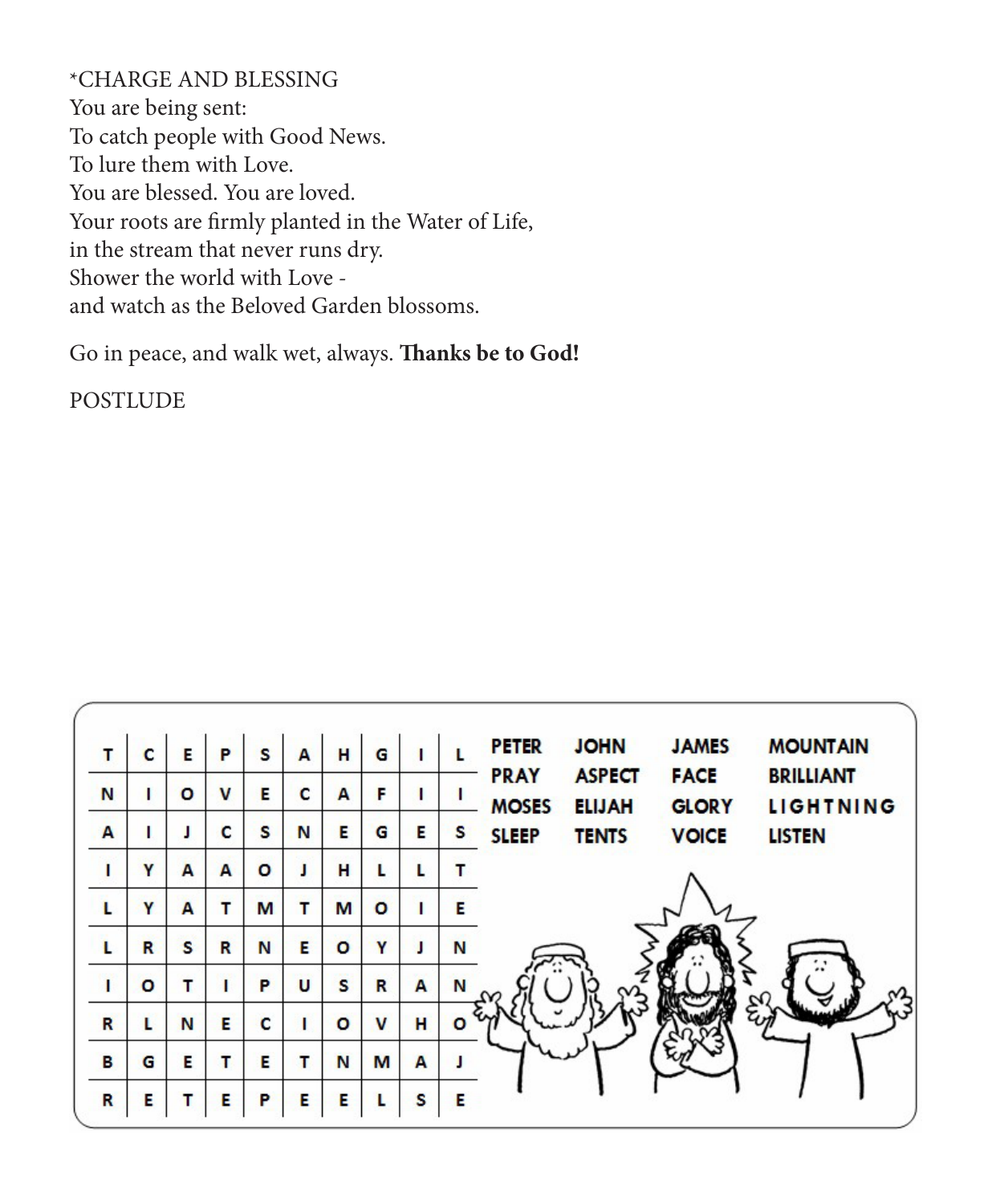

Lent begins on Wednesday, March 2nd. There will be an Ash Wednesday worship service at 7 pm that evening. During Lent, daily devotions will be available "to expand and deepen your spiritual walk through Lent." One way to receive them is through daily texts. Please see the information to the right about signing up for texts/notifications. There will also be a tutorial on signing up after worship today.

We will also have different daily messages on Facebook. Check it out!

# **Celebrate St. Patrick's Day with our friends at Gage East!**

We have three opportunities to be involved:

# 1. Make St. Patty's Day themed snacks at home. Recipes and ingredients will be supplied.

2. Get together at church to pre-cut crafts for kids 5-15, and make prizes for a St. Patty's Day treasure hunt. As many as can attend will be welcome! Gage East staff Bel Pool will provide supplies and come in person to help. Time and date tbd.

3. Volunteer at the party, Thursday, March 17, 4:30-5:30.

# **Pick a way to receive messages for Daily Texts:**

A If you have a smartphone, get push notifications. On your iPhone or Android phone, open your web browser and go to the following link: [rmd.at/ga2hfb](http://rmd.at/ga2hfb)

Follow the instructions to sign up for Remind. You'll be prompted to download the mobile app.

B If you don't have a smartphone, get text notifications. Text the message @ga2hfb to the number 81010. If you're having trouble with 81010, try texting @ga2hfb to (608) 467-4108.

Note: you'll be asked if you are a student (s) or a parent (p). Choose either one. The application was designed for schools, but will work for our purposes.

\* Standard text message rates apply.

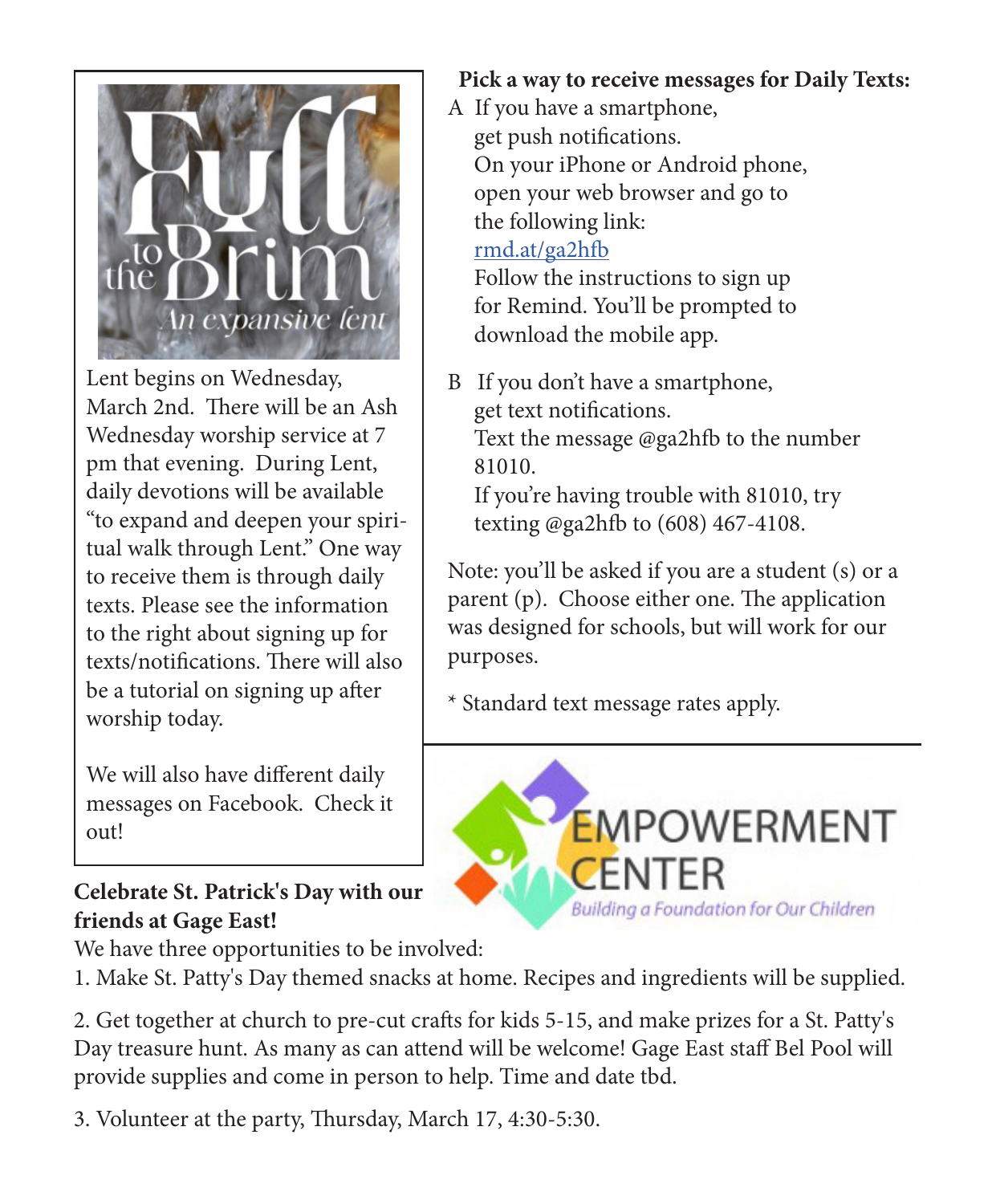

# **A REFLECTIVE ASSESSMENT TOOL** *for Expansive Living*

*by Rev. Sarah A. Speed*

# **Wellness Wheel**

*Wellness wheels have been used as a meaningful reflective tool for years. By inviting ourselves to reflect on individual components of our life, we see a more holistic image of ourselves, which allows us to live more intentionally.* 

# **About this Resource**

*Lent is a season that invites us deeper into intentional living. This tool is designed to help you do just that. Use this worksheet to help you reflect on where you are in your life and how you hope to grow throughout this Lenten season.*

### **What is an Expansive Life?** *ex·pan·sive*

The formal definition of expansive is extensive or wide-ranging,<br>spacious and all-embracing. From a spiritual standpoint, we add<br>to that definition. Expansive living is a life that reflects the fullness *that comes from right relationships with God, yourself, and others. This will look different for everyone, but might be marked by awe and gratitude, a sense of self-worth rooted in God's love, meaning and purpose in one's life, loving relationships, and joy that comes from using your God-given gifts.* 



# **Takeaway Reflections**

- **1.** What did you learn about yourself in this process?
- **2.** What are you bringing with you into this Lenten season?
- **3**. What areas of your wellness wheel feel expansive and beautiful, and what areas do you want to focus on in the future?

*Within each section of the wheel, respond to the following prompts:*

- **EMOTIONAL:** *What emotions do you feel day to day? Which are prominent?*
- **SPIRITUAL:** *Where are you in your faith journey? Do you have practices nurturing your faith? How are you living from your values?*
- **SOCIAL:** *What are the positive and healthy relationships in your life? Where would you like to grow? Where do you need to draw boundaries?*
- **FINANCIAL:** *What is your current financial state, and what emotions or desires does that bring up?*
- **PHYSICAL:** *How are you taking care of your body? What does your body need?*
- **MENTAL:** *Are you mentally stimulated? Learning new things? Honing new skills? Curating the information you take in from social media or the news?*
- **ENVIRONMENTAL:** *Does your home and/or work environment allow you to thrive? Does where you live feel like home?*
- **OCCUPATIONAL:** *How does your current work use your gifts? How satisfied are you with your vocation? What is your calling?*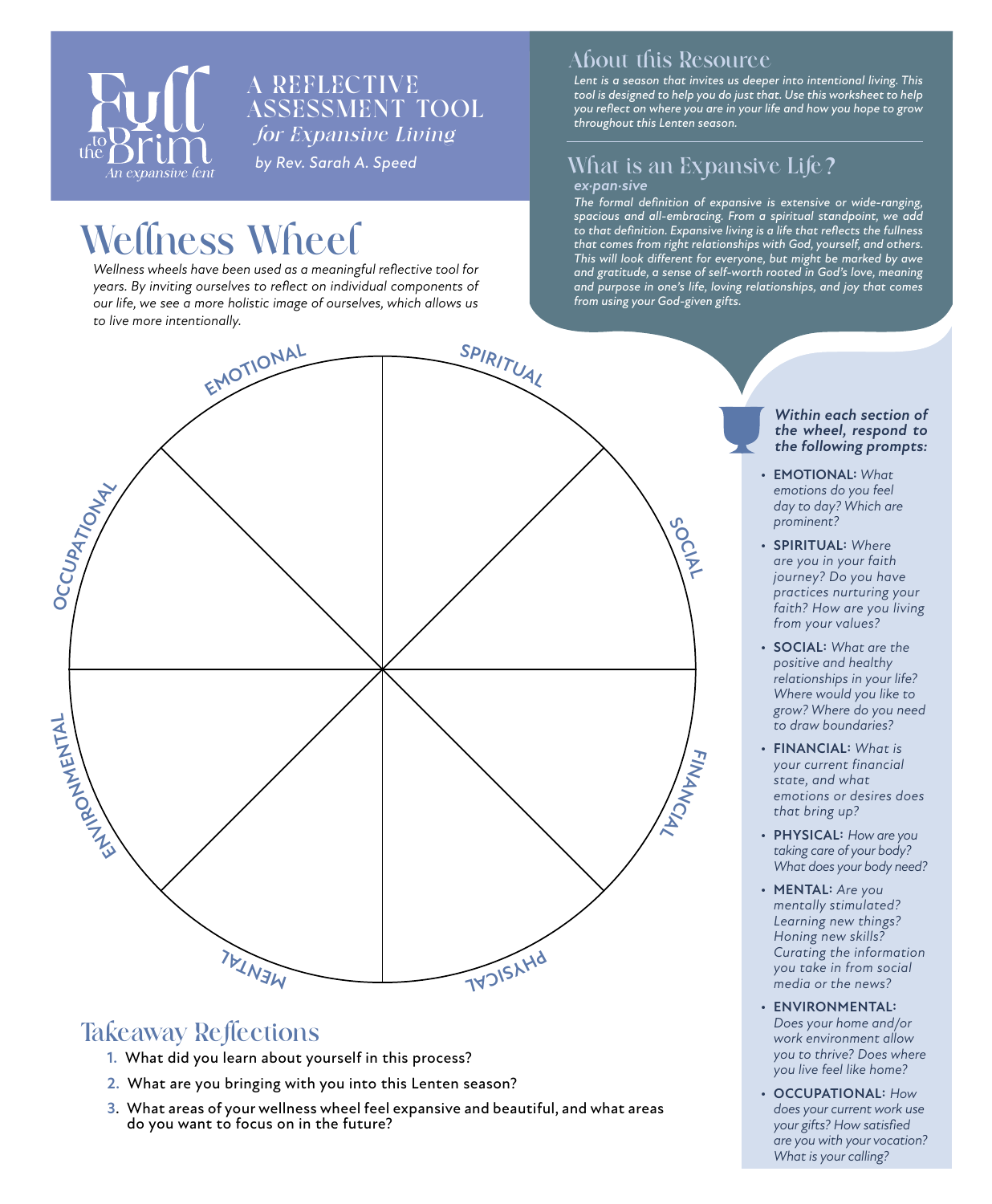# **Expansive Life**

*You've filled out the wellness wheel. You have a picture of what your life looks like currently. Now, imagine how your life might become more expansive. What does a "full to the brim" life filled with meaning, purpose, faith, awe, beauty, and relationships look like for you? How would you describe a life that full of goodness? In order to live an expansive life, what needs to change? What do you need to take on? What do you need to let go of? Draw or write your reflections below.*

# **Next Steps**

*Name three small things you want to focus on this Lent to help you draw closer to God and the wildly beautiful life God invites you to lead:*

# **Closing Prayer**

### God of new life,

We know that you want more for us than the rat race of work-sleep-eat-repeat.

In our fiercely independent and competitive world, living a life any other way feels almost impossible.

- Remind us that you ate meals around tables.
- Remind us that you demonstrated radical generosity.
- Remind us that you took quiet time on the mountainside by yourself.

Remind us that you opened doors and said, "Come on in!"

Remind us that you created friendships that transformed.

*This* is the life you modeled, and it's the life we long to lead.

Holy God, help us tap into this deeper and more expansive way of living.

Help us use this season of Lent as an intentional one.

Starting today, help us build a life not measured by to-do lists, but measured by love. With hope we pray, amen.